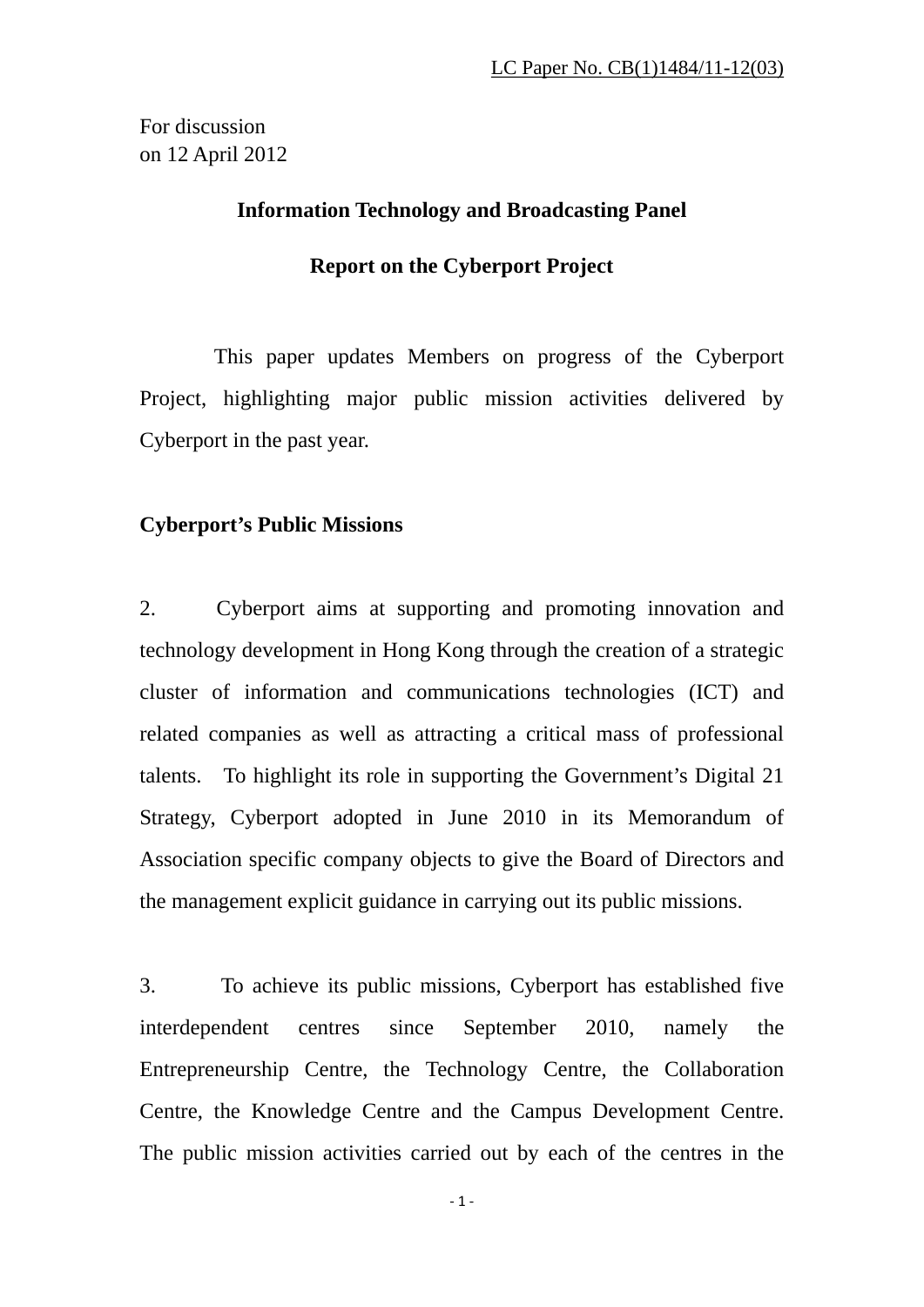Cyberport are reported in paragraphs 4 to 27 below.

# **The Entrepreneurship Centre**

4. The Entrepreneurship Centre aims to nurture and strengthen ICT start-ups by offering financial assistance, support and professional services at the early stages of enterprise development. Its mission is mainly delivered through the Cyberport Creative Micro Fund (CCMF) and the Incubation Programme.

*CCMF* 

5. Launched in August 2009, CCMF provides seed money for companies to develop innovative ICT-related products or services. Up to February 2012, CCMF has granted a total of \$3.4 million to 34 projects which demonstrate potential for development. Some projects supported by CCMF were subsequently procured by major overseas enterprises, e.g. a management system for sports activities was procured by a major US manufacturer of sports equipment and apparel, and a website for searching leisure events and activities based on users' personal interests and schedule was procured by a multinational Internet corporation. In addition, some CCMF projects have received international recognition, e.g. a system to track shipment has won the "2011 Global Startup Battle" awarded by Startup Weekend and an online discussion platform has won the "Start-Up Chile" programme awarded by the Chilean Government. Many other grantee companies have plans to continue to grow into real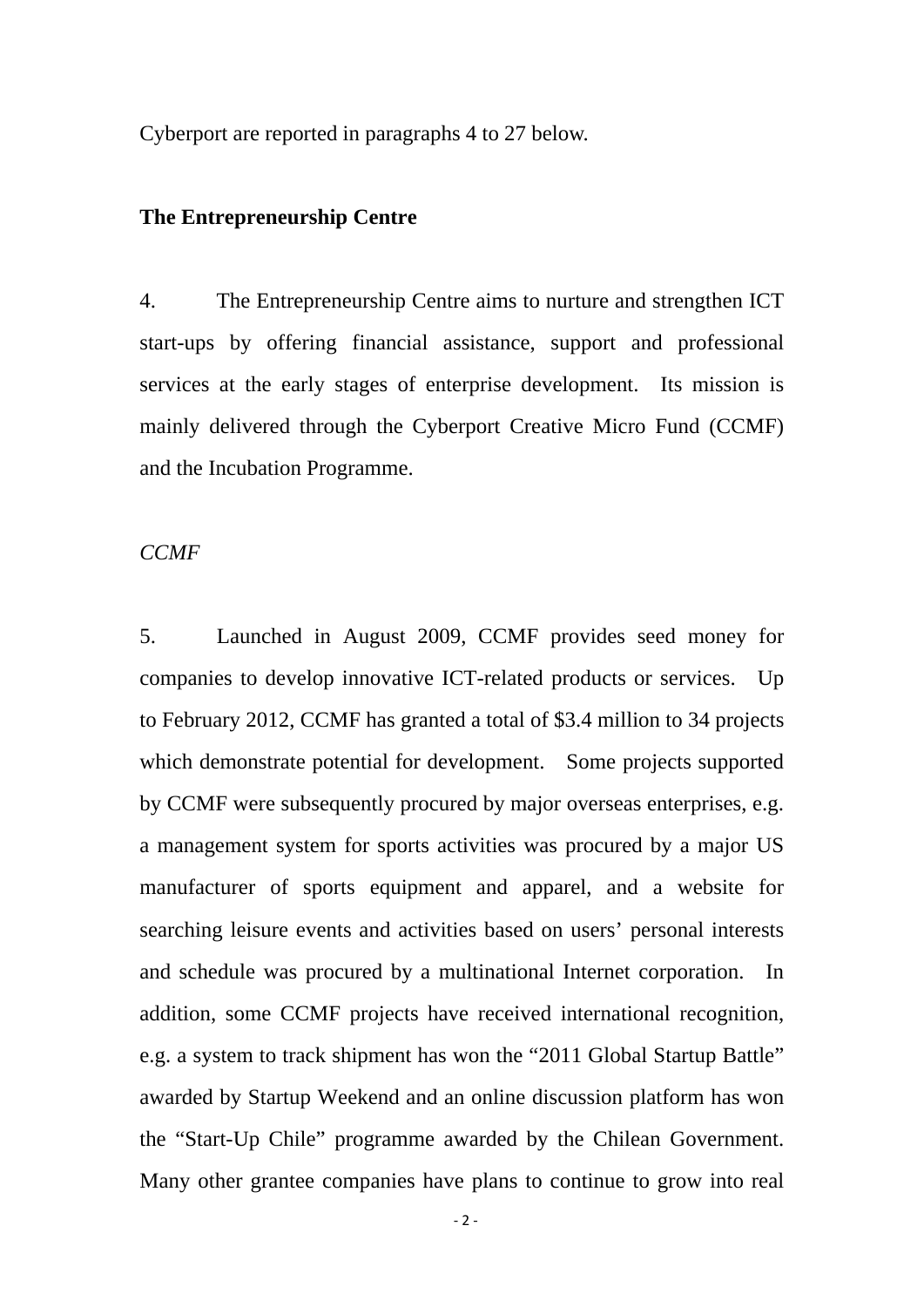businesses. In May 2011, Cyberport established the Hong Kong and Shenzhen CCMF - Young Entrepreneur Programme (CCMF-YEP) to encourage tertiary students in Hong Kong to collaborate with their Shenzhen counterparts to create innovative projects or business concepts.

### *The Incubation Programme*

6. Cyberport's Incubation Programme aims at nurturing local ICT start-ups to turn their creative ideas into business undertakings or commercial products. Up to February 2012, the Incubation Programme has admitted 156 ICT start-ups, of which 84 are on-site incubatees each receiving a \$530,000-worth support and 72 are off-site ones each receiving a \$330,000-worth support. These incubatees have created 689 job opportunities, won 82 industry awards, and created 100 intellectual properties. Some of their achievements have attracted the attention of both local and international media.

7. In November 2011, Cyberport introduced the Network Incubation Programme to encourage non-local ICT start-ups to come to Cyberport and extend their business in the region through Hong Kong. Cyberport has set aside a budget of \$3 million to support 100 non-local start-ups from 2011 to 2014. As at February 2012, five start-ups from Shanghai have joined the programme.

‐ 3 ‐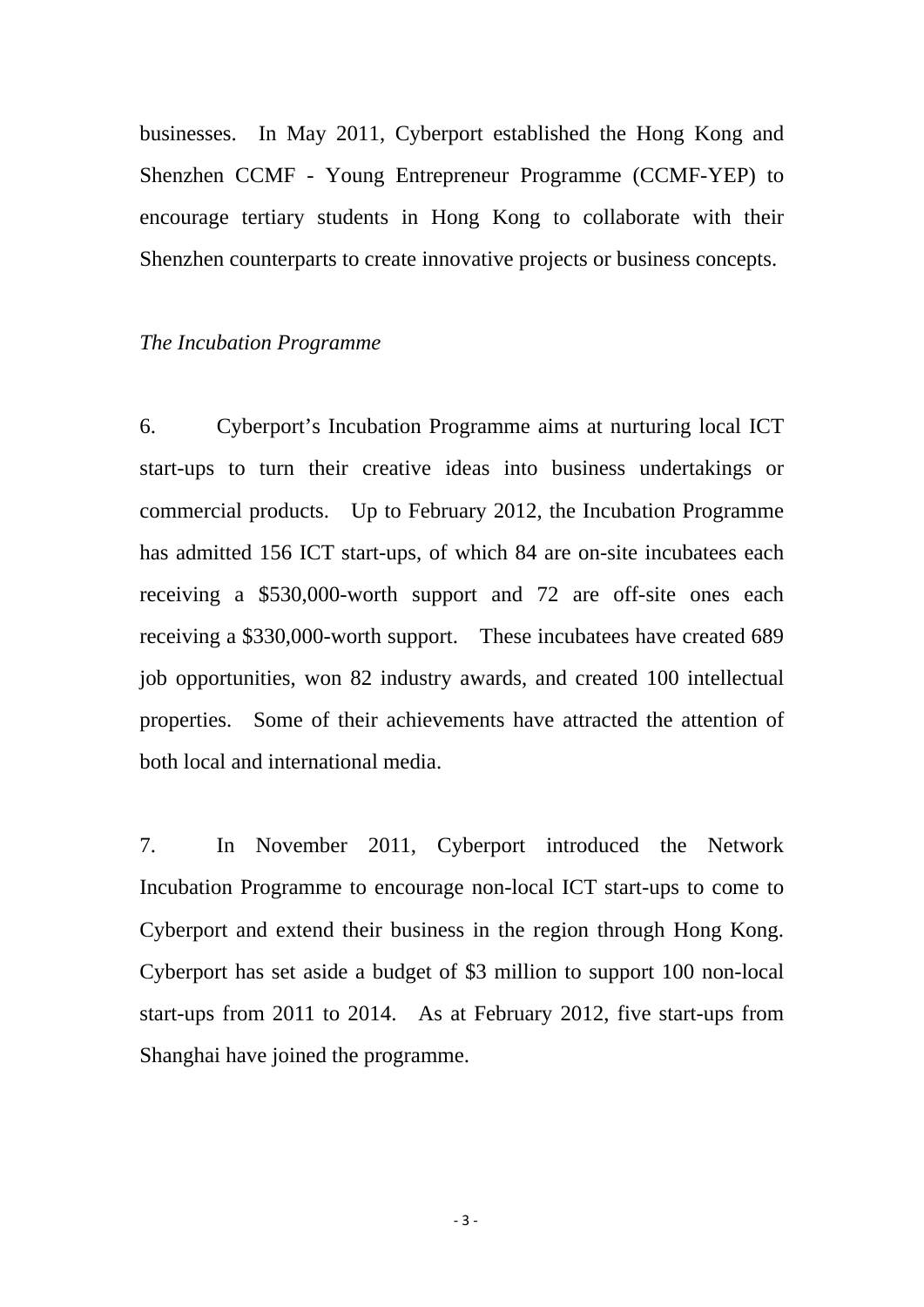# **The Technology Centre**

8. The Technology Centre aims at bringing cutting-edge industry tools and knowledge to Hong Kong in order to develop a diversified technology-oriented local industry with a global outlook and network. Since its inception in 2003, the Technology Centre (formerly the Digital Media Centre) has supported local small and medium enterprises (SMEs) of digital entertainment through the investment of high-end production equipment, as well as provision of technical support to the production of videos, films, animations and game content for online platforms.

## *Digital Cinema Exchange (DCX)*

9. Launched in October 2009 with funding from the Film Development Council, the DCX pilot scheme brings the latest technology of digital cinema to the local film industry, and has been well received by both the cinema operators and the audiences. Through the DCX platform, live 3D-broadcast of the 2011 Wimbledon championship games were transmitted from the United Kingdom to six Hong Kong digital cinemas in July 2011. Starting from November 2011, Cyberport has carried on the DCX service with its own funding.

10. Cyberport has also been striving to promote the adoption of Stereoscopic 3D (S3D) imaging technology in Hong Kong, which is increasingly popular among filmmakers. To this end, Cyberport partnered with YouTube to host the first ever S3D competition in Hong

 $-4-$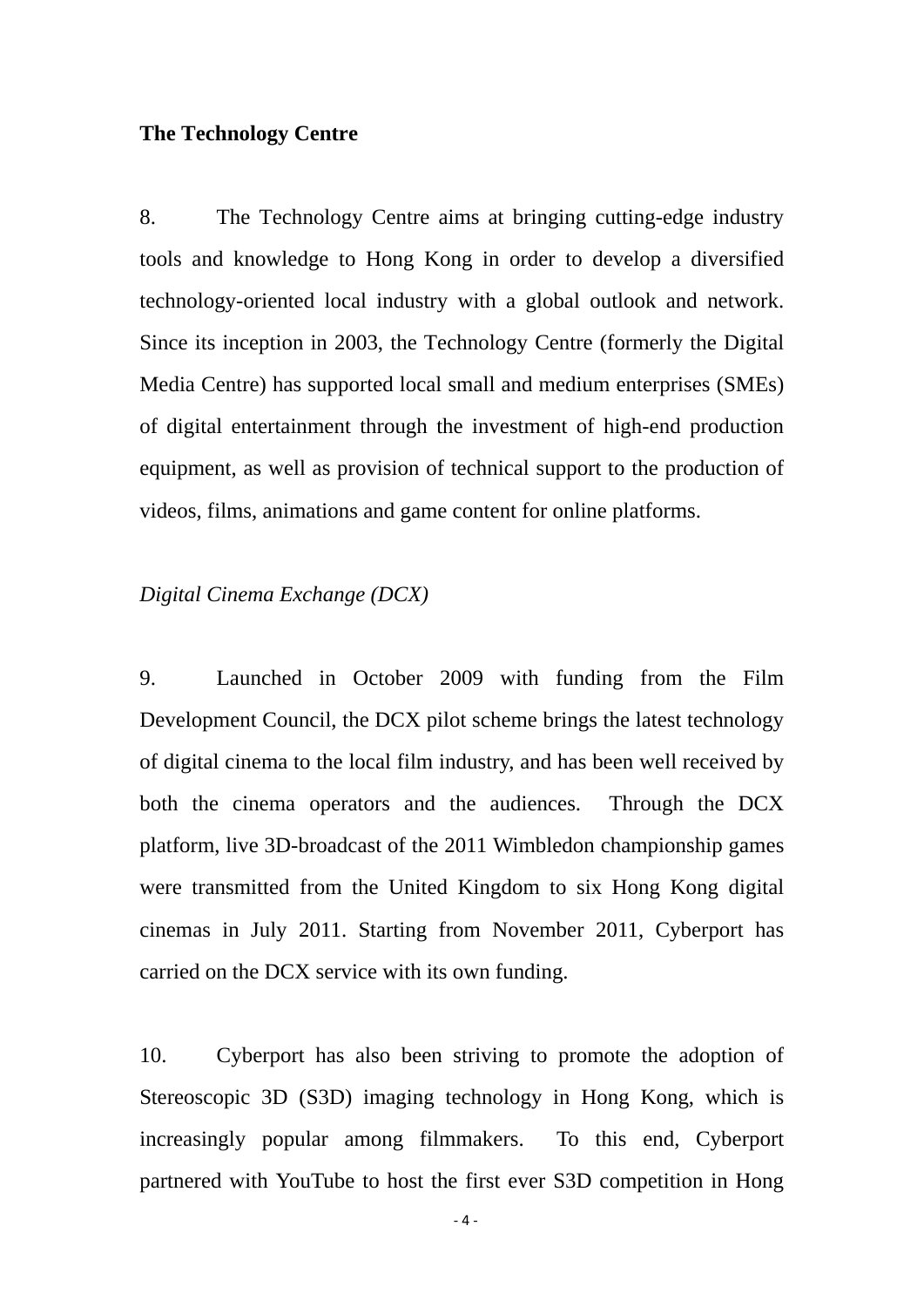Kong in June 2011. This competition has helped encourage the production of more local S3D content. Cyberport has set up a dedicated S3D channel on YouTube to showcase the entries of the competition and further drive the adoption of S3D Internet technology in Hong Kong.

# *Cloud Computing*

11. To drive wider adoption of cloud computing in Hong Kong, the Technology Centre started in July 2011 to develop the Cyberport Cloud, which would provide a testing platform for internal use by Cyberport incubatees and alumni. The Centre has further developed a Cloud Management System to enable system administrators to access Cyberport's Cloud platform through smartphones and tablet devices.

12. Cyberport has also organised or sponsored a host of seminars and workshops to promote the development of cloud services. These events have provided many business and collaboration opportunities between Hong Kong and the Mainland. On 30 March 2012, Cyberport organised a large-scale conference involving Government and industry representatives from both Hong Kong and Mainland on cloud computing, entitled "Next Generation Information Technology and Standard Symposium", which provided a platform for ICT practitioners to share knowledge and experience on cloud computing standards, best practices, solutions and future developments; and on how the local ICT industry can ride on cloud computing technology to create and strengthen their competitive advantages.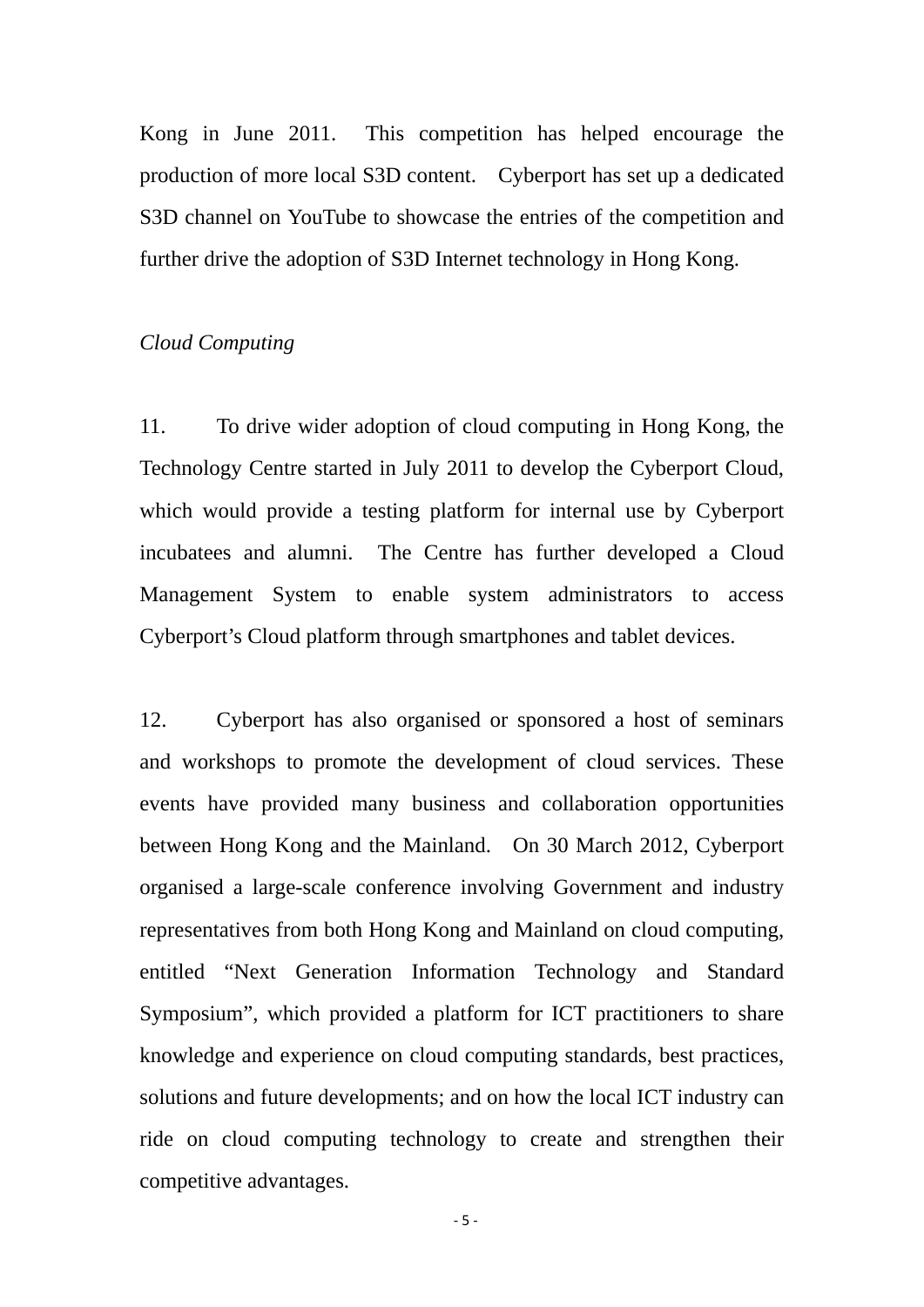## *Digital Audio Broadcasting*

13. With the launch of the Digital Audio Broadcasting (DAB) services in Hong Kong in late 2011, Hong Kong has entered into a new era in public audio broadcasting services. Cyberport took the lead to organise in August 2011 a seminar on DAB technology, featuring its impacts, business opportunities and future market trends. Representatives from the three licensed DAB broadcasters shared and exchanged their professional knowledge with over 250 attendees, including industry practitioners and members of the general public.

# *Development of Wireless Services*

14. Cyberport promotes the development of wireless services through its support for the Hong Kong Wireless Development Centre (HKWDC) located at Cyberport. The HKWDC organised in April 2011 the Biz@Smartphone & Tablet Conference 2011 during the International ICT Expo, where renowned speakers in the smartphone and tablet business shared their expert visions on the latest technology and industry trend. The event attracted over 400 industry practitioners. In the past year, the HKWDC has also organised a series of training sessions on mobile applications development for different major operating systems.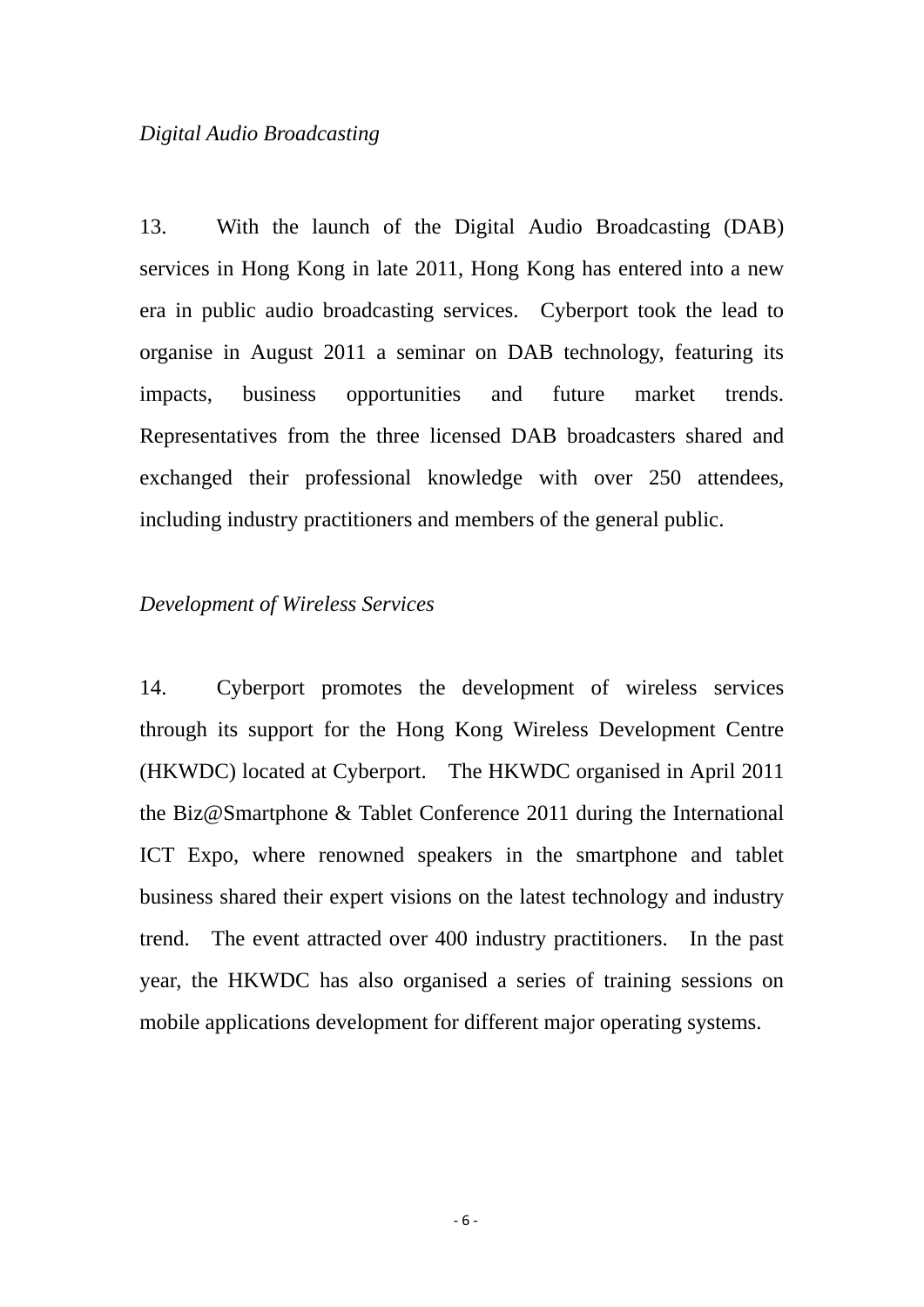## **The Collaboration Centre**

15. The Collaboration Centre aims at developing a reciprocal network that helps ICT SMEs explore and capture emerging business opportunities in other markets. By encouraging business alliances and talent exchanges between the Hong Kong ICT industry and its Mainland and overseas counterparts, the Collaboration Centre promotes the development of Hong Kong as a digital economy and an inclusive knowledge-based society.

16. To promote Hong Kong's ICT achievement and promote talent exchange, Cyberport joined forces with an industry association to lead a delegation to participate in the "International Soft China" exhibition held in May 2011 in Beijing, and participated in the eighth China International SME Fair held in September 2011 in Guangzhou. As an initiative under the five-year Strategic Partnership Agreement with the Shanghai Knowledge and Innovation Community (KIC) signed in April 2011, Cyberport established a representative office in Shanghai in August 2011 to help Hong Kong ICT SMEs explore business opportunities in the Mainland.

17. Cyberport has also sought international collaboration actively. In August 2011, Cyberport led a 25-person ICT delegation to Canada to explore collaboration opportunities and promote Hong Kong's ICT achievements, and took part in the Special Interest Group on Computer Graphics (SIGGRAPH) conference and exhibition. This mission

‐ 7 ‐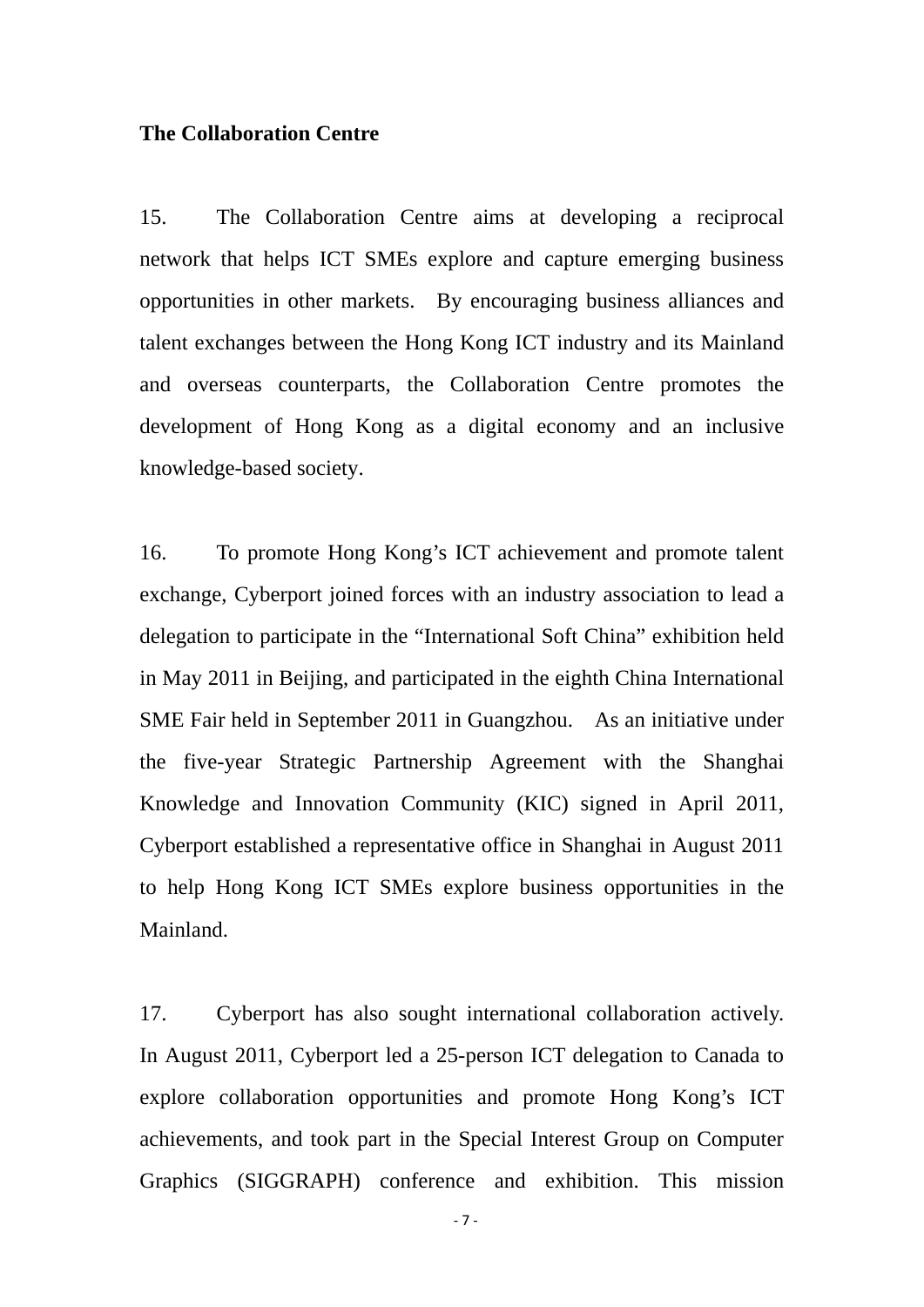generated 30 collaborative opportunities. In August 2011, Cyberport also collaborated with Wellington Institute of Technology of New Zealand to organise the Creative Technology Workshop at Cyberport, which has facilitated exchange between multi-media professionals of the two places.

18. Locally, Cyberport signed a Memorandum of Understanding with the Hong Kong Applied Science and Technology Research Institute (ASTRI) in November 2011 for collaboration on areas ranging from research and ICT standard development, joint promotion of Hong Kong's ICT excellence, as well as sharing of offices and conference facilities in Hong Kong, Shenzhen and Shanghai.

# **The Knowledge Centre**

19. The Knowledge Centre develops local ICT talents by organising world-class conferences and inspirational trainings and competitions, creates more ICT-related positions, and implements or supports digital inclusion initiatives.

20. Cyberport has been a venue for convergence of and interaction among ICT professionals around the world. A total of 25 conferences and events relating to ICT were held in Cyberport from February 2011 to February 2012, which attracted some 9 300 industry professionals and experts. Those conferences and events provided an opportunity and platform for ICT practitioners to share their experience and idea.

‐ 8 ‐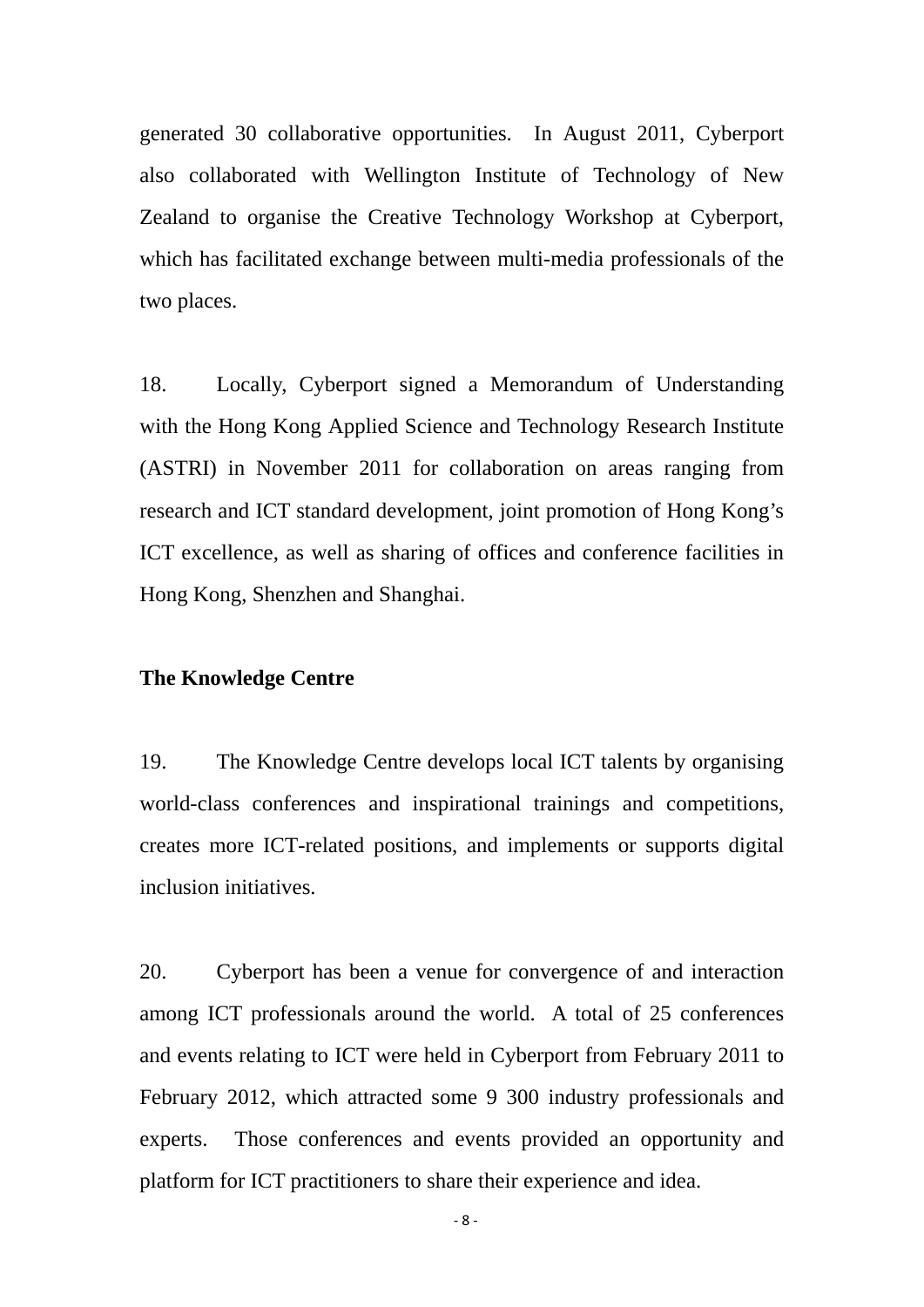21. To cultivate advanced technological know-how among industry players, Cyberport organised or sponsored over 48 knowledge transfer and training sessions from February 2011 to February 2012, which attracted over 5 700 local ICT practitioners. These sessions introduced the development of the latest technology in various hot areas like digital media marketing, mobile advertising, digital gaming, Internet Protocol Version 6 and digital audio broadcasting, and provided useful information on patent application and technology commercialisation.

22. Cyberport launched the Hong Kong-Shanghai ICT Internship Programme 2011 in June last year, with a view to providing university students of Hong Kong with internship opportunities to work on ICT projects in multi-national corporations in Shanghai. A total of 22 intern placements were secured.

23. Cyberport's efforts to nurture ICT talents have extended beyond the Cyberport community through Cyberport's school outreach programme. Cyberport organised a wide range of youth programmes from competitions, career talks, professional talks, to campus and company visits, to arouse students' interests in pursuing a career in the ICT sector. On the digital inclusion front, Cyberport managed and organised programmes that reached out to different communities across society, educating the public on the use of ICT facilities to enhance their daily lives. Some of the programmes included community visits to Cyberport as well as sponsorship on ICT adoption initiatives.

 $-9 -$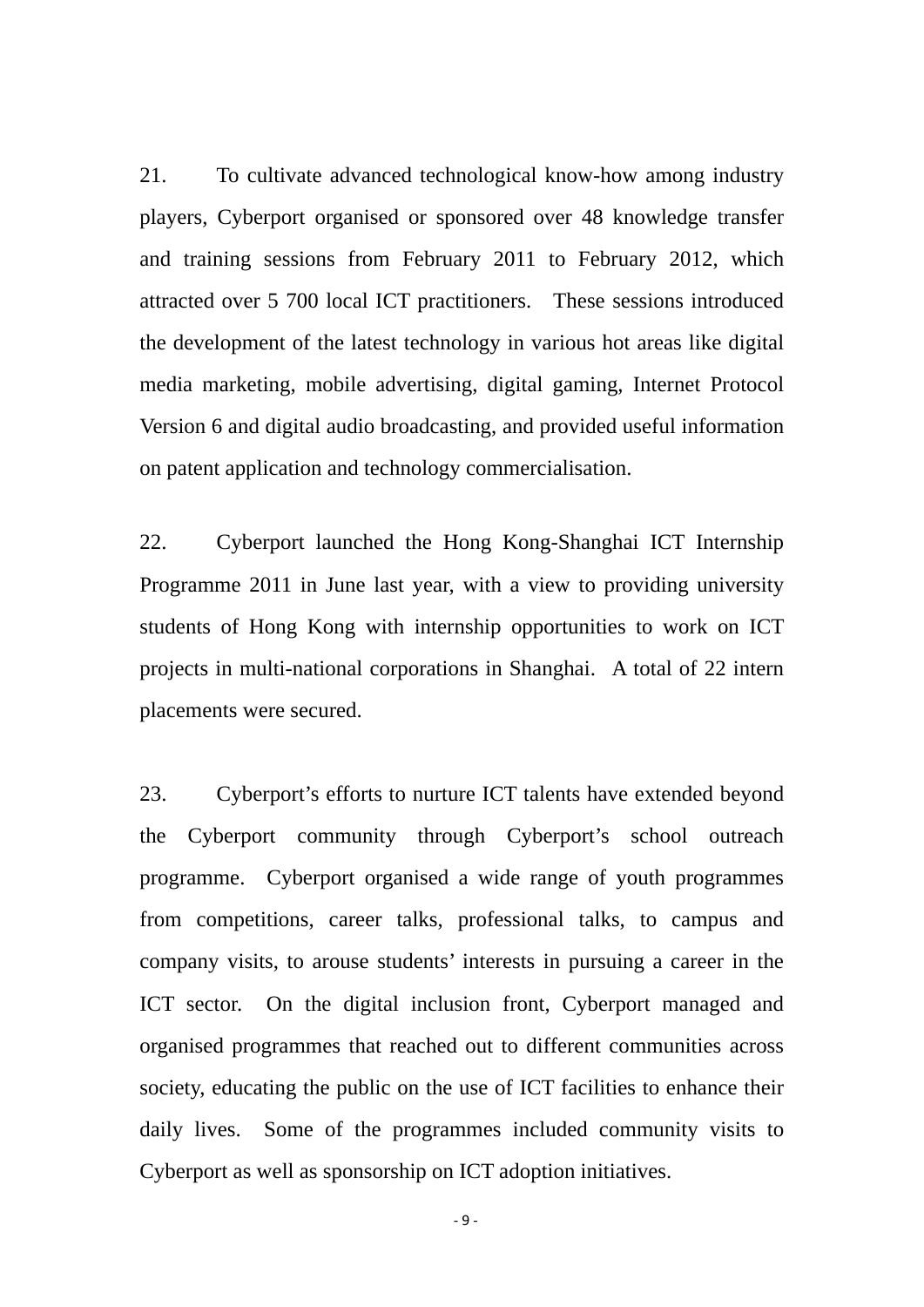## **The Campus Development Centre**

24. The Campus Development Centre is responsible for the development, management and maintenance of the Cyberport offices, arcade and other facilities, with the goal of providing an inspirational and creative environment for its tenants.

25. As at the end of February 2012, the occupancy rate of Cyberport's lettable office space was 85.6%, as compared with 81.2% at the end of February 2011. There were 111 tenants, comprising 74 commercial organisations, six non-profit organizations, one government department and 30 on-site incubatees.

26. Over the years, Cyberport has attracted many well-known international companies in the ICT industry. As at the end of February 2012, 53% of Cyberport's 74 commercial tenants have non-local origins with 51% of them establishing their first foothold in Hong Kong in Cyberport. 60% of the commercial tenants are SMEs. As at February 2012, Cyberport's office tenants employed around 5 000 people.

27. As at the end of February 2012, the occupancy rate of Cyberport's lettable retail space in the Arcade was 92.1%, as compared with 89.4% at the end of February 2011.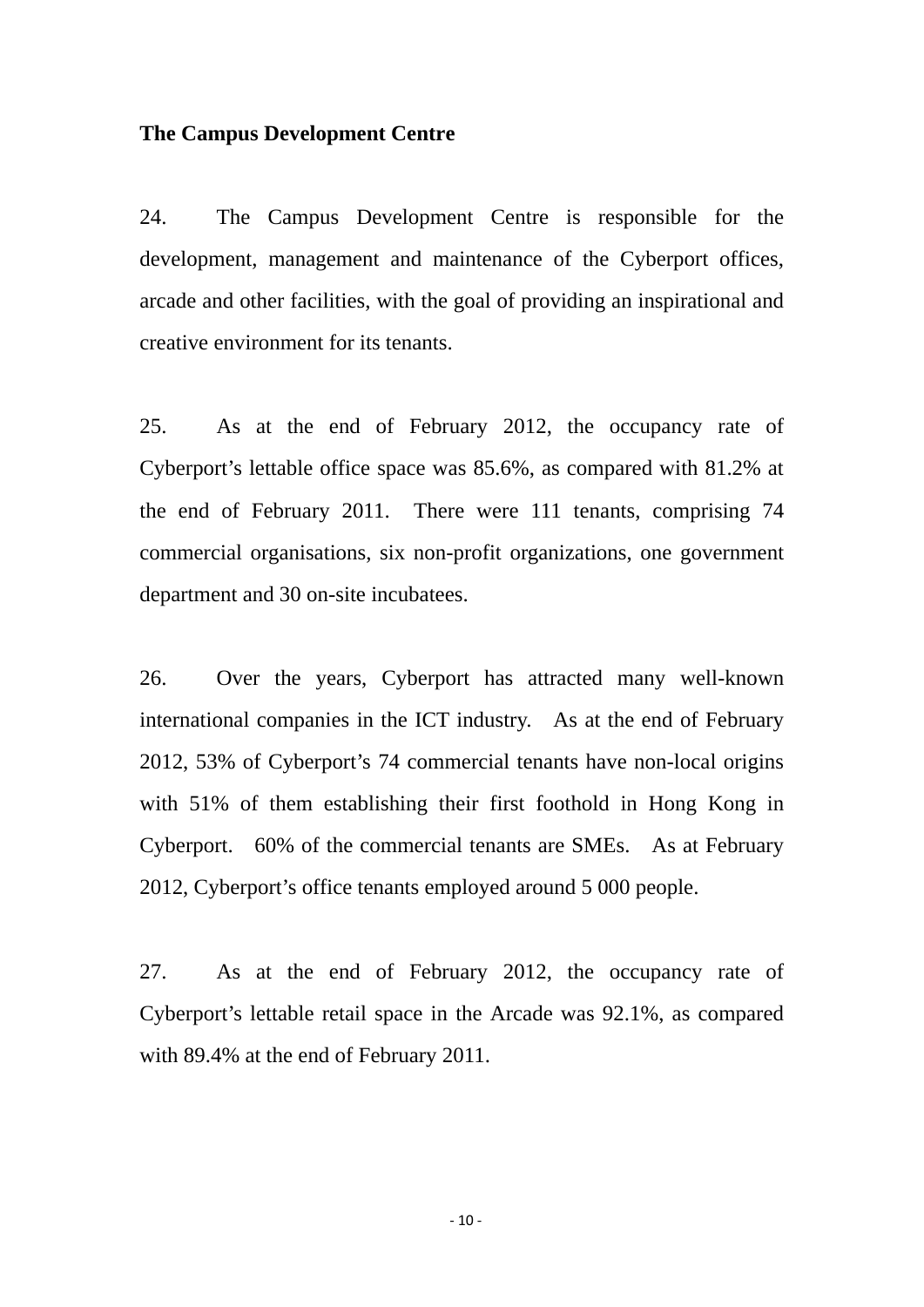### **Corporate Governance**

28. Cyberport is operated by the Hong Kong Cyberport Management Company Limited (HKCMCL) under the steer of an independent Board of Directors appointed by the Government. To further enhance corporate governance, HKCMCL set up three committees, namely the Audit Committee, the Remuneration Committee and the Entrepreneurship Centre Committee, under the Board last year to advise the Board on various issues of management and governance according to their ambits.

29. Through the provision of financial, expertise and manpower support and sponsorship, HKCMCL has devoted considerable resources to nurture ICT industry start-ups and foster local talents. We propose to designate HKCMCL as a public body under the Prevention of Bribery Ordinance so as to underline HKCMCL's commitment to adhere to the highest standards of probity and corporate governance. The legislative procedures are expected to be completed before mid-2012.

## **Financial Performance**

30. The audited accounts of the Cyberport Companies for the financial year ended 31 March 2011 (the 2010-11 Accounts) are shown at the Annex. For the 2010-11 financial year, the operating revenue (excluding Project Income from the residential development) of the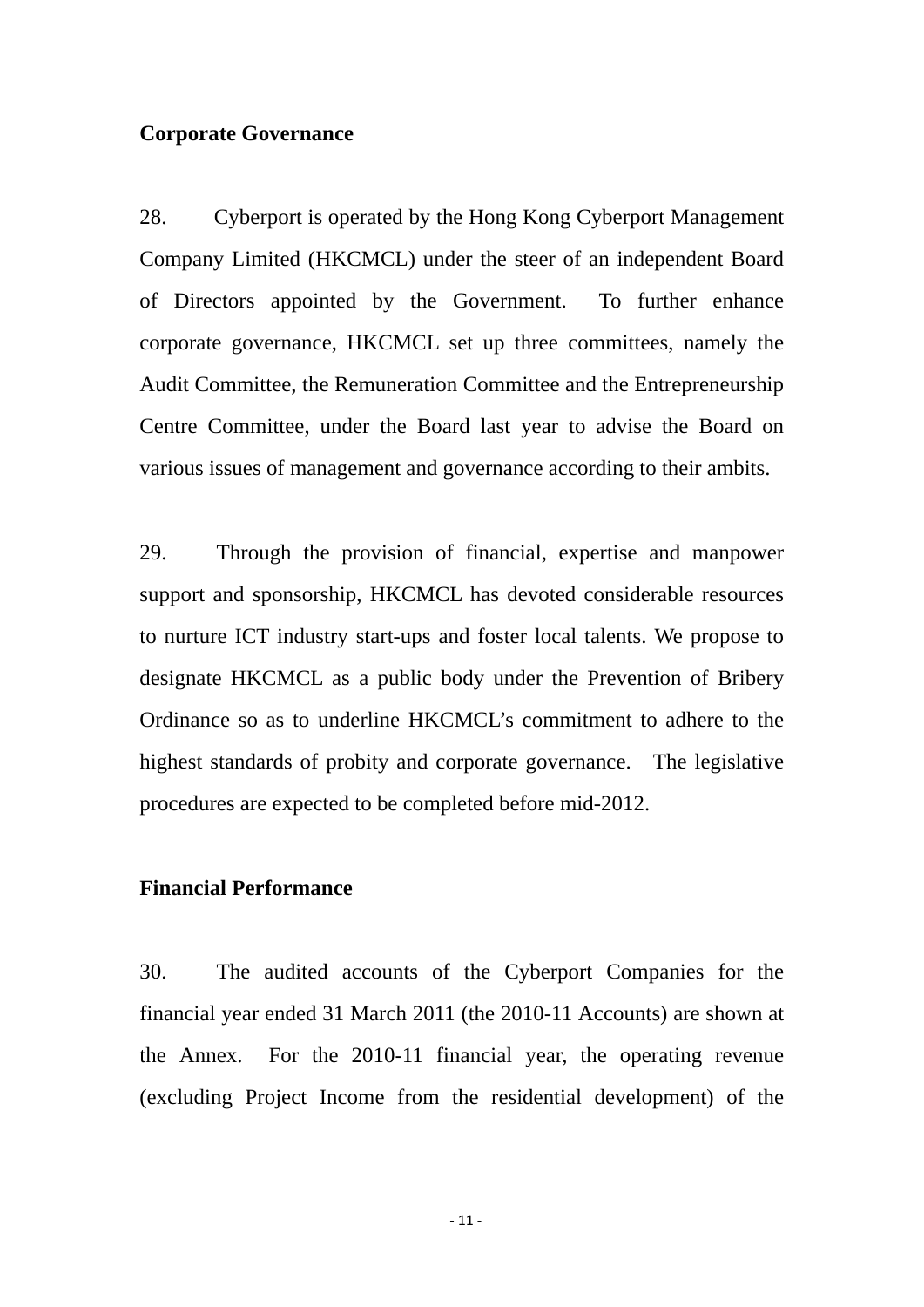Cyberport Companies<sup>1</sup> was \$361 million, compared with \$353 million in 2009-10 and \$361 million in 2008-09. The operating profit before depreciation, financial costs and tax and excluding Project Income from the residential development was  $$76$  million<sup>2</sup> in 2010-11, compared with \$86 million in 2009-10 and \$96 million in 2008-09. Cyberport's contribution to public mission activities in 2010-11 was \$23.9 million, compared with \$21.1 million in 2009-10 and \$22.3 million in 2008-09.

31. The Project Income from the residential development was \$296.2 million in 2010-11. Further Project Income is expected to be available until around 2012-13, the actual amount of which will depend on the sales performance of the residential units. As at December 2011, the Government has received a total of about \$18.76 billion in surplus proceeds. This exceeds the Government's capital contribution of \$7.93 billion to the Project in the form of land grant for the residential development and the associated essential infrastructure development.

# **Project Completion**

32. With only a small number of unsold residential properties

<sup>&</sup>lt;sup>1</sup> Three private and wholly-owned companies, namely, Hong Kong Cyberport Development Holdings Limited, Hong Kong Cyberport Management Company Limited and Hong Kong Cyberport (Ancillary Development) Limited (collectively referred to as the "Cyberport Companies" in this paper) have been set up under the Financial Secretary Incorporated (FSI) to oversee the implementation of the Project.

 $2 \text{ }\$76 \text{ million is the difference obtained by subtracting "Project income" from "Operating profit before" }$ depreciation" in the Consolidated Profit and Loss Account in Annex. The numbers are \$76,271,793 for 2010/11, \$85,962,328 for 2009/10 and \$95,540,069 for 2008/09.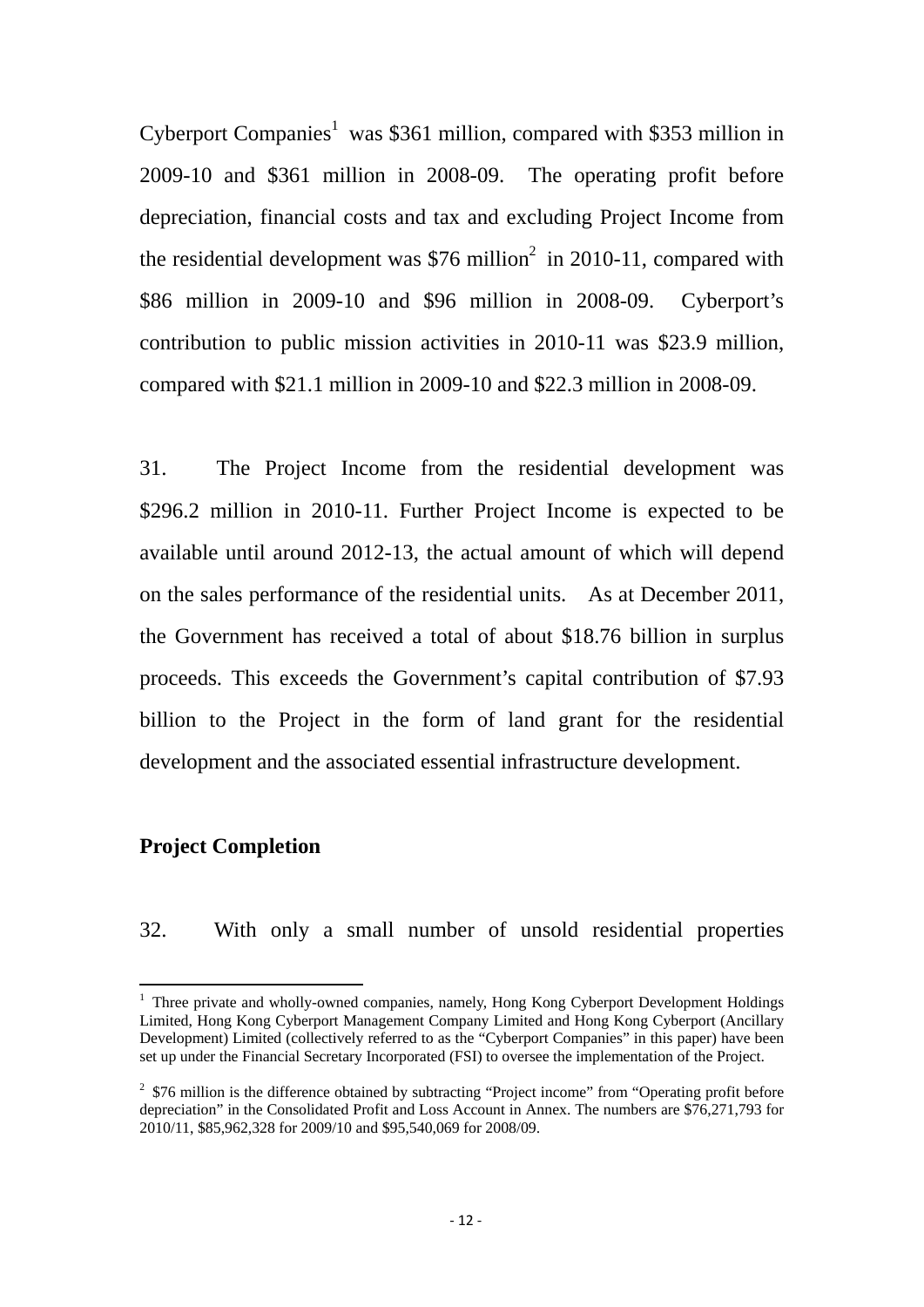remaining, the Cyberport Project is now entering the final stage. In accordance with the Project Agreement, the Cyberport companies are working closely with Cyber-Port Limited (the Developer of the Cyberport Project) and Pacific Century CyberWorks Limited (the Developer's parent company) to resolve any outstanding issues before project termination. After completion of the Cyberport Project, HKCMCL will continue to carry out Cyberport's public missions.

**Office of the Government Chief Information Officer Commerce and Economic Development Bureau March 2012**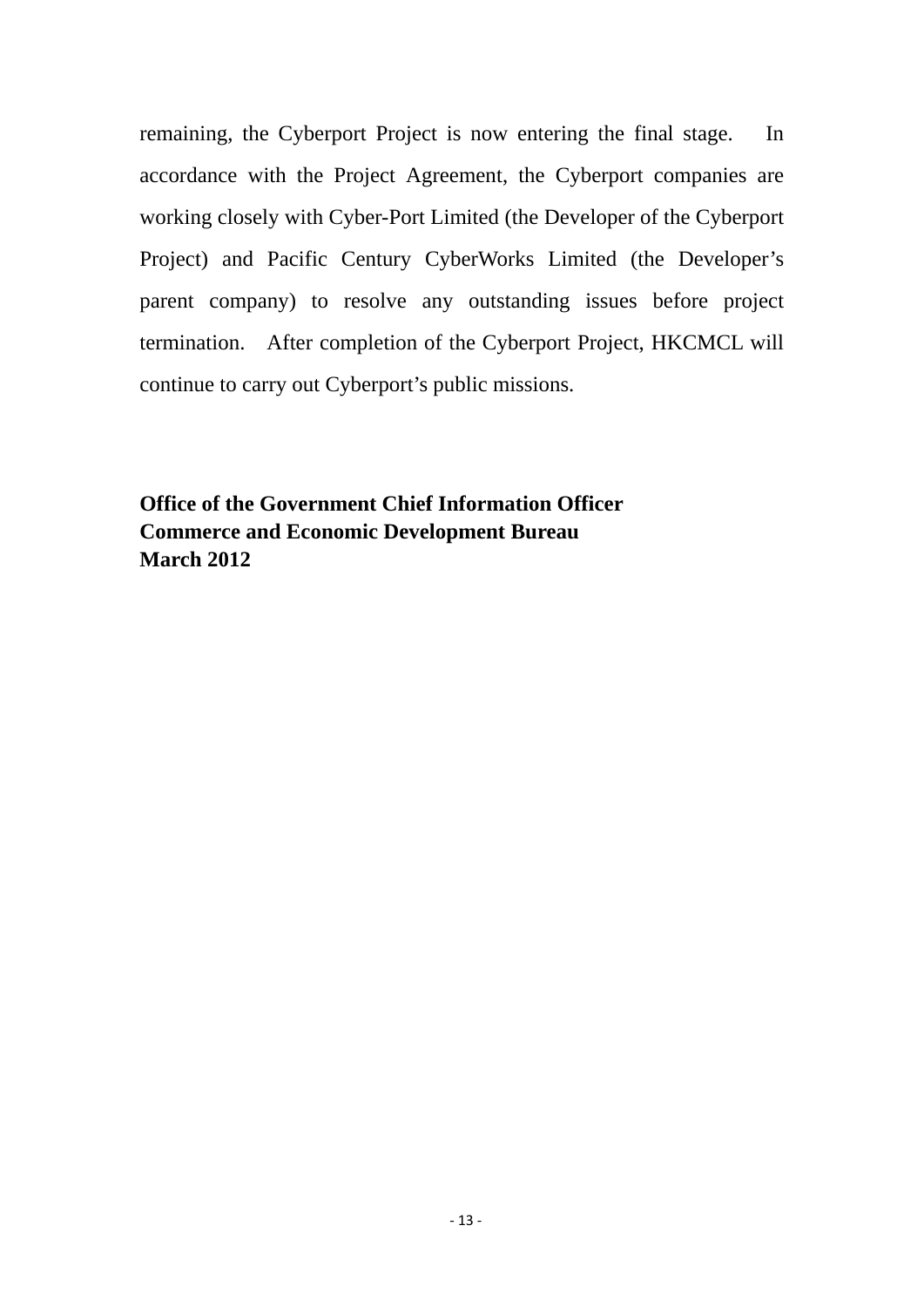## *Annex Annex*

### **HONG KONG CYBERPORT DEVELOPMENT HOLDINGS LIMITED**

#### **CONSOLIDATED PROFIT AND LOSS ACCOUNT FOR THE YEAR ENDED 31ST MARCH 2011**

|                                                                                                                                                              | <b>Note</b>    | 2009<br>HK\$                                                                         | 2010<br>HK\$                                                                       | 2011<br>HK\$                                                                          |
|--------------------------------------------------------------------------------------------------------------------------------------------------------------|----------------|--------------------------------------------------------------------------------------|------------------------------------------------------------------------------------|---------------------------------------------------------------------------------------|
| Revenue<br>Other income                                                                                                                                      | 1<br>1         | 4,336,420,824<br>42,918,636                                                          | 3,078,250,284<br>23,557,151                                                        | 656,786,182<br>34,086,543                                                             |
|                                                                                                                                                              |                | 4,379,339,460                                                                        | 3,101,807,435                                                                      | 690,872,725                                                                           |
| Building management expenses<br>Staff costs<br>Information technology facilities<br>maintenance fee<br>Government rent and rates<br>Other operating expenses | $\overline{2}$ | (125, 238, 374)<br>(66, 326, 567)<br>(20, 925, 815)<br>(9,576,065)<br>(86, 205, 943) | (120, 548, 433)<br>(62, 492, 820)<br>(22,002,836)<br>(9,675,694)<br>(76, 289, 559) | (120, 961, 590)<br>(74, 449, 226)<br>(22, 314, 130)<br>(11,082,781)<br>(89, 583, 039) |
| Operating expenses before depreciation                                                                                                                       |                | (308, 272, 764)                                                                      | (291,009,342)                                                                      | (318, 390, 766)                                                                       |
| Operating profit before depreciation                                                                                                                         |                | 4,071,066,696                                                                        | 2,810,798,093                                                                      | 372,481,959                                                                           |
| Depreciation                                                                                                                                                 | 4              | (236, 723, 085)                                                                      | (225, 341, 127)                                                                    | (213, 309, 459)                                                                       |
| Finance costs                                                                                                                                                |                | (199)                                                                                |                                                                                    |                                                                                       |
| Profit before income tax                                                                                                                                     |                | 3,834,343,412                                                                        | 2,585,456,966                                                                      | 159,172,500                                                                           |
| Income tax expenses                                                                                                                                          | 3              | (655, 396, 616)                                                                      | (449,063,743)                                                                      | (48, 344, 759)                                                                        |
| Profit for the year                                                                                                                                          |                | 3,178,946,796                                                                        | 2,136,393,223                                                                      | 110,827,741                                                                           |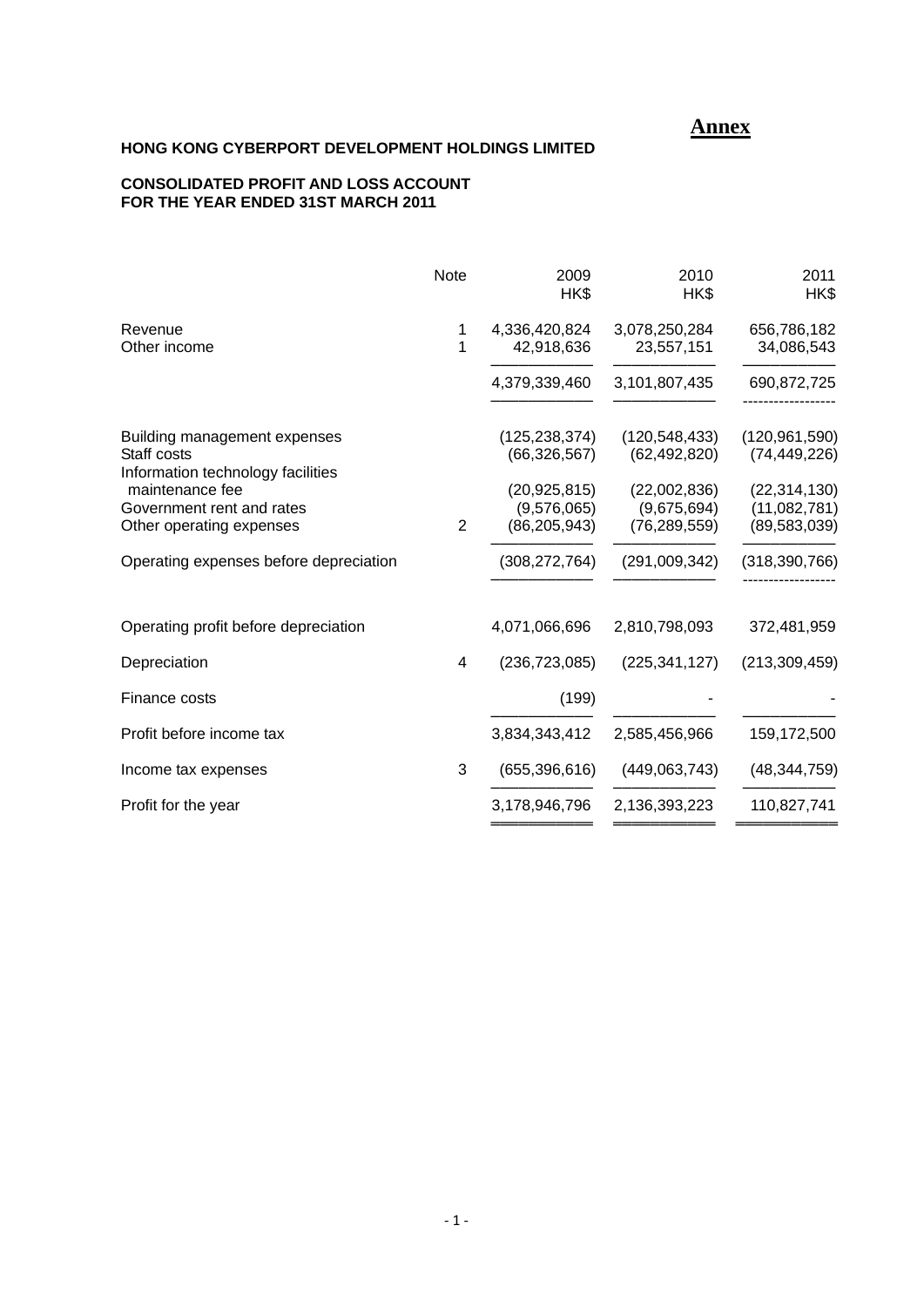#### **CONSOLIDATED BALANCE SHEET AS AT 31ST MARCH 2011**

|                                                                                                        | <b>Note</b>  | 2009<br>HK\$               | 2010<br>HK\$              | 2011<br>HK\$               |
|--------------------------------------------------------------------------------------------------------|--------------|----------------------------|---------------------------|----------------------------|
| <b>Non-current assets</b><br>Property, plant & equipment<br>Loans receivable                           | 4            | 4,049,310,572              | 3,839,647,823             | 3,639,724,545              |
| Deferred rental receivable                                                                             |              | 16,764,569                 | 15,183,259                | 13,352,423                 |
| Held-to-maturity investments                                                                           | 5,10         | 287,715,843                | 392,279,091               | 202,904,631                |
|                                                                                                        |              | 4,353,790,984              | 4,247,110,173             | 3,855,981,599              |
| <b>Current assets</b><br>Inventories, at cost                                                          | 6            | 782,752                    | 758,294                   | 677,916                    |
| Trade and other receivables                                                                            |              | 25,230,100                 | 21,844,834                | 23,670,745                 |
| Current portion of loans receivable                                                                    |              | 18,804                     |                           |                            |
| Designated bank balance<br>Held-to-maturity investments                                                | 5,10<br>5,10 | 241,962,648<br>100,455,241 | 227,148,614<br>23,142,279 | 142,948,186<br>305,208,290 |
| Income tax recoverable                                                                                 |              |                            | 206, 357, 872             | 158,013,113                |
| Cash and bank balances                                                                                 |              | 1,063,389,619              | 308,561,301               | 398,697,865                |
|                                                                                                        |              | 1,431,839,164              | 787,813,194               | 1,029,216,115              |
| <b>Current liabilities</b><br>Trade and other payables<br>Current portion of finance lease liabilities |              | 67,321,996                 | 58,144,247                | 54,057,597                 |
| Rental and other deposits<br>Income tax payable                                                        |              | 57,913,293<br>104,976,276  | 57,361,795                | 54,075,187                 |
|                                                                                                        |              | 230, 211, 565              | 115,506,042               | 108,132,784                |
| <b>Net current assets</b>                                                                              |              | 1,201,627,599              | 672,307,152               | 921,083,331                |
| <b>Total assets less current liabilities</b>                                                           |              | 5,555,418,583              | 4,919,417,325             | 4,777,064,930              |
| <b>Equity</b>                                                                                          | 7            | 2                          |                           |                            |
| Share capital<br>Capital reserve                                                                       | 8            | 5,284,781,233              | 5,286,767,502             | 5,286,767,502              |
| <b>Accumulated losses</b>                                                                              | 9            | (287, 620, 622)            | (935, 227, 399)           | (1,071,399,658)            |
| <b>Total equity</b>                                                                                    |              | 4,997,160,613              | 4,351,540,105             | 4,215,367,846              |
| <b>Non-current liabilities</b>                                                                         |              |                            |                           |                            |
| Development maintenance fund<br>Facilities maintenance fund                                            | 5<br>10      | 500,000,000<br>50,000,000  | 500,000,000<br>50,000,000 | 500,000,000<br>50,000,000  |
| Deferred income                                                                                        | 11           | 8,257,970                  | 17,877,220                | 11,697,084                 |
|                                                                                                        |              | 558,257,970                | 567,877,220               | 561,697,084                |
|                                                                                                        |              | 5,555,418,583              | 4,919,417,325             | 4,777,064,930              |
|                                                                                                        |              |                            |                           |                            |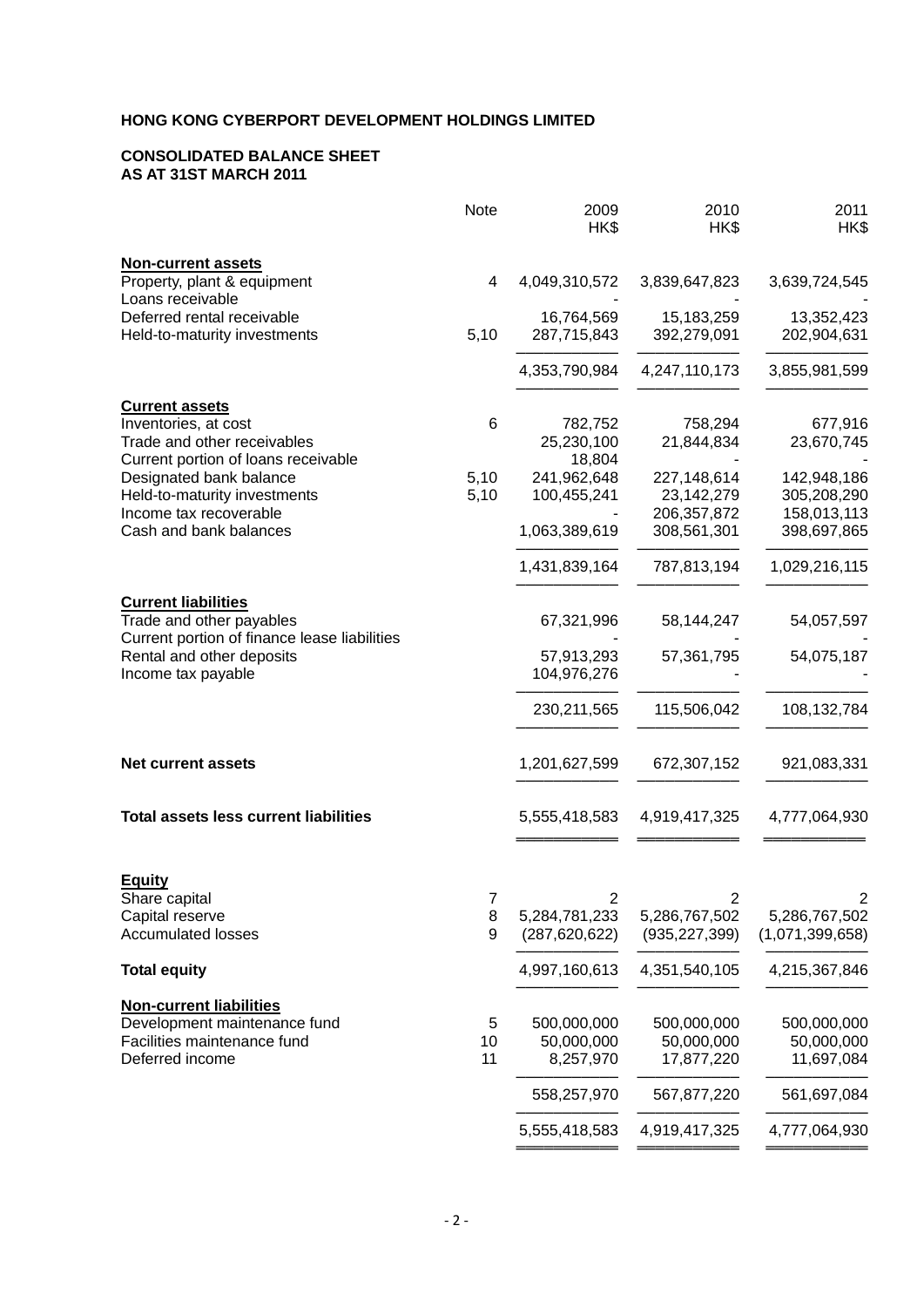# **NOTES TO THE FINANCIAL STATEMENTS**

#### 1. Revenue and other income

|                                                                                | 2009          | 2010          | 2011        |
|--------------------------------------------------------------------------------|---------------|---------------|-------------|
|                                                                                | HK\$          | HK\$          | HK\$        |
| <b>Revenue</b>                                                                 |               |               |             |
| Rental income                                                                  | 154,086,842   | 165,807,209   | 155,484,271 |
| Building management income                                                     |               |               |             |
| Management fee income                                                          | 75,258,646    | 74,938,929    | 71,759,487  |
| Car park fee income                                                            | 7,998,543     | 7,149,016     | 6,688,058   |
| Other facilities income                                                        | 17,128,650    | 16,793,014    | 15,596,423  |
|                                                                                | 100,385,839   | 98,880,959    | 94,043,968  |
| Income from hotel operation                                                    | 97,933,233    | 79,541,433    | 100,715,161 |
| Information technology facilities income                                       | 2,368,846     | 3,001,667     | 3,242,756   |
| Fees for usage of DMC equipment and services                                   | 4,032,652     | 3,727,309     | 4,395,457   |
| Broadband service and installation fees                                        | 1,211,381     | 1,397,911     | 1,377,974   |
| Other incidental income                                                        | 875,404       | 1,058,031     | 1,316,429   |
|                                                                                | 360,894,197   | 353,414,519   | 360,576,016 |
| Project income                                                                 | 3,975,526,627 | 2,724,835,765 | 296,210,166 |
|                                                                                | 4,336,420,824 | 3,078,250,284 | 656,786,182 |
| Other income                                                                   |               |               |             |
| Amortisation of deferred income<br>Hotel's Gross Operating Profit performance  | 17,774,190    | 12,409,764    | 15,751,331  |
| guarantee income                                                               |               |               | 8,000,000   |
| Interest income from held-to-maturity                                          |               |               |             |
| investments, net of amortisation of premium                                    | 14,329,266    | 8,945,540     | 8,467,957   |
| Interest income on bank deposits                                               | 6,236,927     | 734,537       | 786,410     |
| Interest income on designated bank balance                                     | 4,535,024     | 1,463,925     | 1,007,228   |
| Interest income on loans receivable<br>Gain on disposal of property, plant and | 43,229        | 3,385         |             |
| equipment, net                                                                 |               |               | 73,617      |
|                                                                                | 42,918,636    | 23,557,151    | 34,086,543  |
|                                                                                | 4,379,339,460 | 3,101,807,435 | 690,872,725 |
|                                                                                |               |               |             |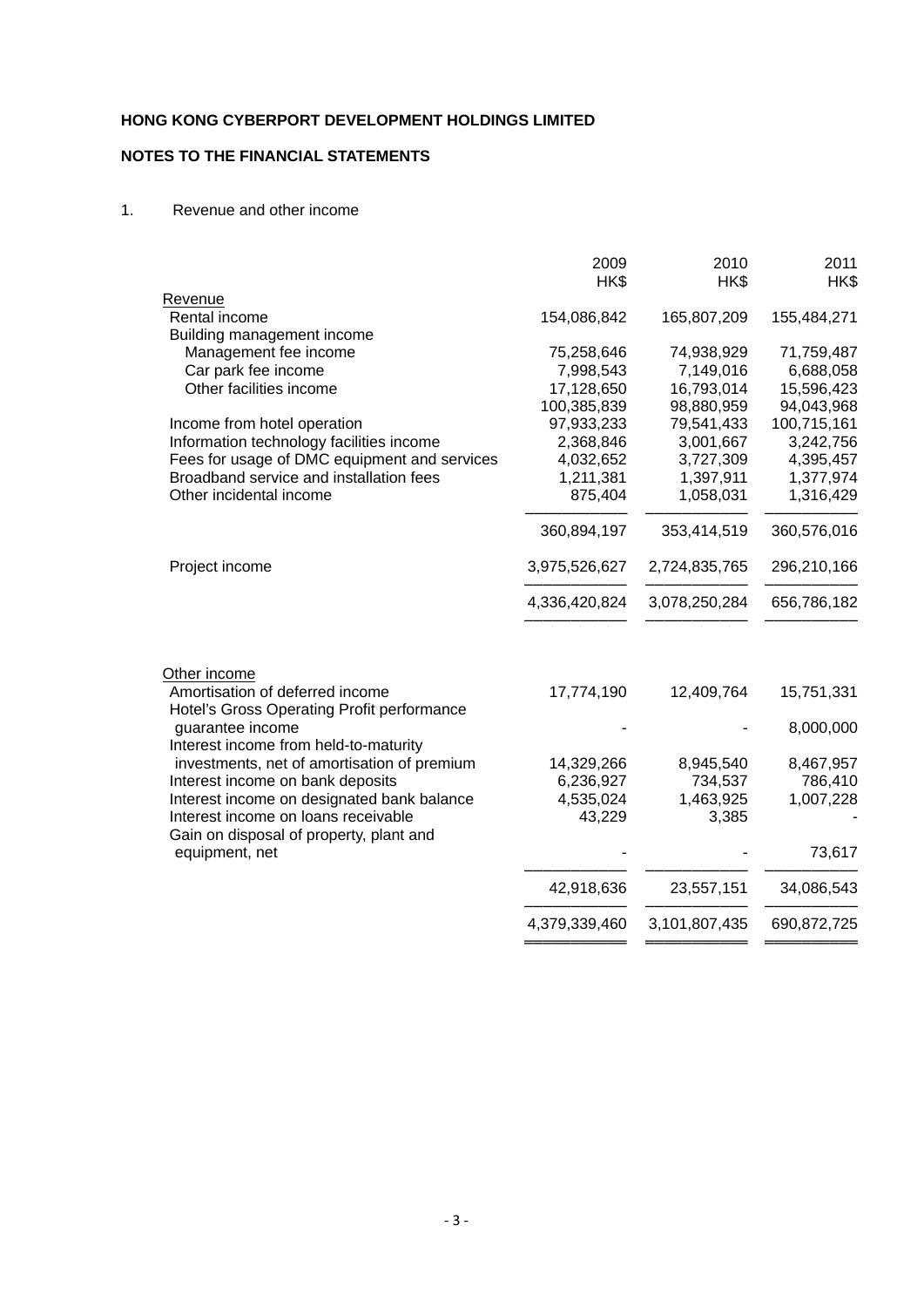### **NOTES TO THE FINANCIAL STATEMENTS**

#### 2. Other operating expenses

|                                                | 2009<br>HK\$ | 2010<br>HK\$ | 2011<br>HK\$ |
|------------------------------------------------|--------------|--------------|--------------|
| Insurance                                      |              |              |              |
| - Hotel                                        | 398,582      | 418,113      | 298,255      |
| - Others                                       | 2,329,778    | 2,374,031    | 1,935,718    |
|                                                | 2,728,360    | 2,792,144    | 2,233,973    |
| Professional fees                              | 3,983,432    | 4,328,297    | 10,366,133   |
| Marketing and corporate communication expenses | 17,865,594   | 16,197,966   | 17,363,550   |
| <b>Travelling expenses</b>                     | 528,900      | 380,017      | 520,925      |
| Transportation                                 | 480.000      | 480,000      | 480,000      |
| Broadband service and installation expenses    | 829,610      | 939,215      | 999,336      |
| Other hotel operation expenses                 | 42,020,872   | 37,528,102   | 42,074,793   |
| Other DMC & IncuTrain operating expenses       | 15,769,746   | 10,929,050   | 13,614,838   |
| Other miscellaneous expenses                   | 1,999,429    | 2,714,768    | 1,929,491    |
|                                                | 86,205,943   | 76,289,559   | 89,583,039   |
|                                                |              |              |              |

#### 3. Income tax expenses

Hong Kong profits tax has been provided at the rate of 16.5% on the estimated assessable profits for the year.

#### 4. Property, plant and equipment

Property, plant and equipment are stated at historical cost less accumulated depreciation and impairment losses. Historical cost includes expenditure that is directly attributable to the acquisition of the items.

 Depreciation of property, plant and equipment is calculated using the straight-line method to allocate cost to their residual values over their estimated useful lives. The principal annual rates in use are as follows:

| <b>Buildings</b>                         | Over the period of the lease |
|------------------------------------------|------------------------------|
| Building services and support facilities | 10%                          |
| Information technology facilities        | 20%                          |
| DMC, IRC and IncuTrain equipment         | 20% - 33 1/3%                |
| Leasehold improvements                   | 10%                          |
| Furniture and equipment                  | $10\% - 20\%$                |
| Motor vehicles                           | <b>20%</b>                   |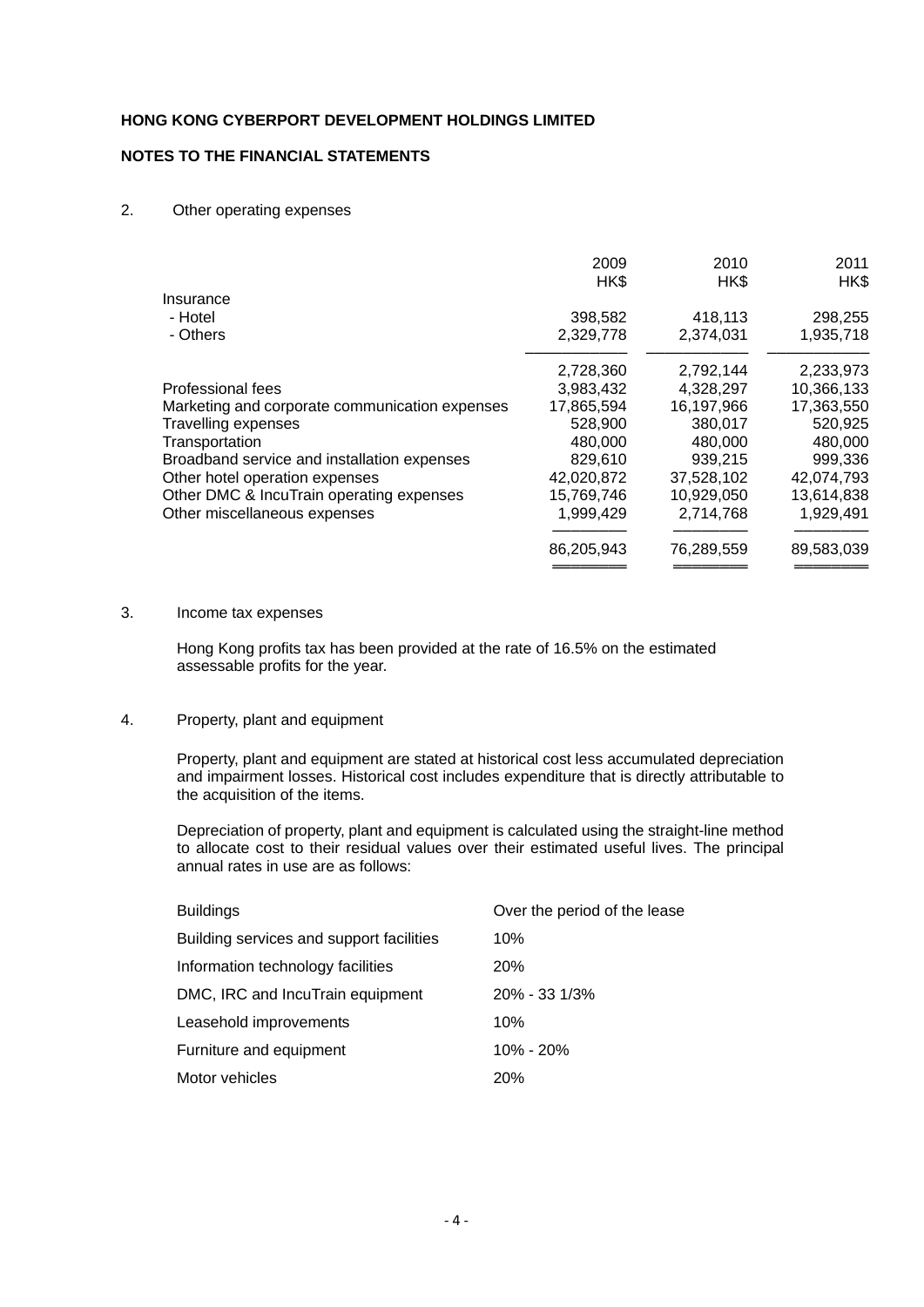#### **NOTES TO THE FINANCIAL STATEMENTS**

#### 4. Property, plant and equipment (continued)

| <b>Buildings</b>          | <b>Building</b><br>services and<br>support facilities | Information<br>technology<br>facilities  | DMC, IRC<br>and IncuTrain<br>equipment | Leasehold<br>improvements | Furniture<br>and<br>equipment         | Motor<br>vehicles                            | Total                                         |
|---------------------------|-------------------------------------------------------|------------------------------------------|----------------------------------------|---------------------------|---------------------------------------|----------------------------------------------|-----------------------------------------------|
| HK\$                      | HK\$                                                  | HK\$                                     | HK\$                                   | HK\$                      | HK\$                                  | HK\$                                         | HK\$                                          |
| 3,832,061,688             | 1,153,135,618                                         | 245,965,368                              | 58,217,299                             | 8,156,274                 | 20,972,646                            | 702,668                                      | 5,319,211,561                                 |
|                           |                                                       | 10,602,806<br>484,504                    | 312,502                                | 2,997,150<br>733,653      | 1,471,874<br>7,922,281<br>(85,700)    |                                              | 15,071,830<br>9,452,940<br>(85,700)           |
| 3,832,061,688             | 1,153,135,618                                         | 257,052,678                              | 58,529,801                             | 11,887,077                | 30,281,101                            | 702,668                                      | 5,343,650,631                                 |
|                           | (148, 232)                                            | 19.825<br>516,329<br>(1,832,204)         | 1,253,371<br>(38, 868)                 | 2,544,937                 | 1,966,444<br>9,071,743<br>(3,333)     | 389,868                                      | 1,986,269<br>13,776,248<br>(2,022,637)        |
| 3,832,061,688             | 1,152,987,386                                         | 255,756,628                              | 59,744,304                             | 14,432,014                | 41,315,955                            | 1,092,536                                    | 5,357,390,511                                 |
|                           | (15, 888)                                             | 465,210<br>(762, 378)                    | 191,100                                | 4,785,676                 | 7,984,168<br>(205, 466)               | (294, 654)                                   | 13,426,154<br>(1, 278, 386)                   |
| 3,832,061,688             | 1,152,971,498                                         | 255,459,460                              | 59,935,404                             | 19,217,690                | 49,094,657                            | 797,882                                      | 5,369,538,279                                 |
|                           |                                                       |                                          |                                        |                           |                                       |                                              |                                               |
| 330.386.040<br>83,098,299 | 473,965,686<br>115,313,562                            | 197,659,528<br>24,140,507                | 44,102,929<br>9,503,060                | 2,708,865<br>1,174,974    | 8,109,821<br>3,487,772<br>(13, 652)   | 697,757<br>4,911<br>$\overline{\phantom{a}}$ | 1,057,630,626<br>236,723,085<br>(13, 652)     |
| 413,484,339<br>83,098,299 | 589,279,248<br>115,298,739<br>(66, 704)               | 221,800,035<br>16,601,278<br>(1,832,204) | 53,605,989<br>4,834,081<br>(38, 868)   | 3,883,839<br>1,140,509    | 11,583,941<br>4,368,221<br>(722)      | 702,668                                      | 1,294,340,059<br>225,341,127<br>(1,938,498)   |
| 496,582,638<br>83,098,299 | 704,511,283<br>115,297,282<br>(9,665)                 | 236,569,109<br>7,980,755<br>(762, 378)   | 58,401,202<br>602,779                  | 5,024,348<br>1,358,992    | 15,951,440<br>4,899,876<br>(171, 716) | 702,668<br>71,476<br>(294, 654)              | 1,517,742,688<br>213,309,459<br>(1, 238, 413) |
| 579,680,937               | 819,798,900                                           | 243,787,486                              | 59,003,981                             | 6,383,340                 | 20,679,600                            | 479,490                                      | 1,729,813,734                                 |
|                           |                                                       |                                          |                                        |                           |                                       |                                              |                                               |
|                           |                                                       |                                          |                                        |                           |                                       |                                              | 4,049,310,572                                 |
| 3,335,479,050             | 448,476,103                                           | 19,187,519                               | 1,343,102                              | 9,407,666                 | 25,364,515                            | 389,868                                      | 3,839,647,823                                 |
| 3,252,380,751             | 333,172,598                                           | 11,671,974                               | 931,423                                | 12,834,350                | 28,415,057                            | 318,392                                      | 3,639,724,545                                 |
|                           | 3,418,577,349                                         | 563,856,370                              | 35,252,643                             | 4,923,812                 | 8,003,238                             | 18,697,160                                   |                                               |

- 5**.** It represents a fund received by the Group in accordance with the terms of the Project Agreement for the purpose of financing the upkeep and maintenance of the Shared Cyberport Facilities. This fund is subject to final assessment and is separately deposited into designated bank accounts. Certain portion of the fund is placed into various investments.
- 6. Inventories comprising good, beverage and operating supplies, are stated at the lower of cost and net realisable value. Costs are calculated using weighted average costing method. Net realisable value is determined on the basis of anticipated sales proceeds less estimated selling expenses.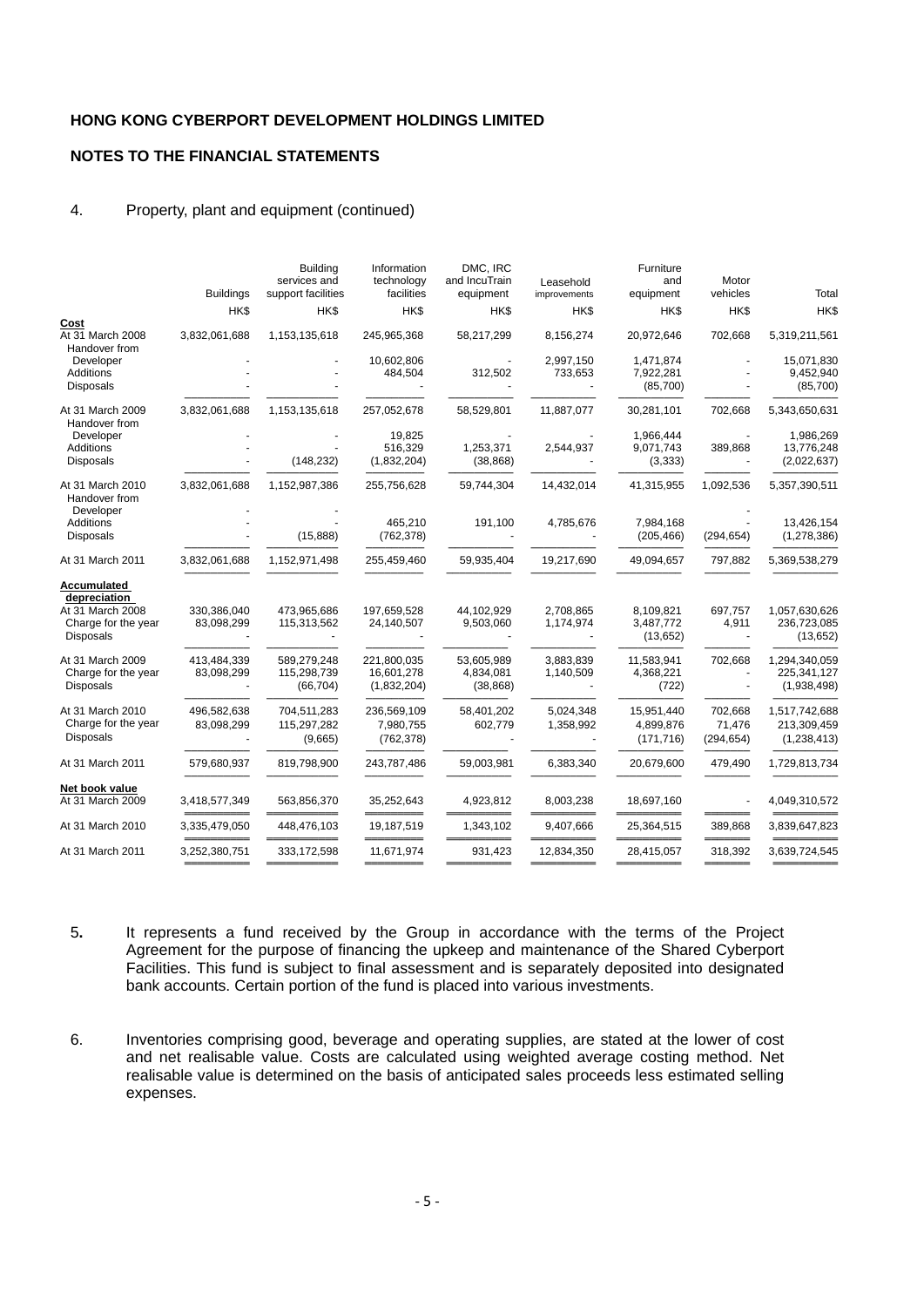### **NOTES TO THE FINANCIAL STATEMENTS**

7. Share capital

|                                     | 2009<br>HK\$ | 2010<br>HK\$ | 2011<br>HK\$ |
|-------------------------------------|--------------|--------------|--------------|
| Authorised:                         |              |              |              |
| 1,000 ordinary shares of HK\$1 each | 1,000        | 1,000        | 1,000        |
| Issued and fully paid:              |              |              |              |
| 2 ordinary shares of HK\$1 each     | 2            | 2            | 2            |
|                                     |              |              |              |

8. In accordance with the terms of the Project Agreement and the Sub-lease Agreement, property, plant and equipment were handed over to the Group, resulting in a capital reserve.

|    |                                                                     | 2009<br>HK\$                        | 2010<br>HK\$                     | 2011<br>HK\$                     |
|----|---------------------------------------------------------------------|-------------------------------------|----------------------------------|----------------------------------|
|    | At the beginning of the year<br>Handover of plant and equipment     | 5,269,709,403<br>15,071,830         | 5,284,781,233<br>1,986,269       | 5,286,767,502                    |
|    | At the end of the year                                              | 5,284,781,233                       | 5,286,767,502                    | 5,286,767,502                    |
| 9. | Accumulated losses carried forward                                  |                                     |                                  |                                  |
|    |                                                                     | 2009<br>HK\$                        | 2010<br>HK\$                     | 2011<br>HK\$                     |
|    | Accumulated profits before depreciation<br>Accumulated depreciation | 3,835,719,437<br>(1, 294, 340, 059) | 3,366,515,289<br>(1,517,742,688) | 905,414,076<br>(1,729,813,734)   |
|    | Accumulated profits after depreciation<br>Dividend                  | 2,541,379,378<br>(2,829,000,000)    | 1,848,772,601<br>(2,784,000,000) | (824, 399, 658)<br>(247,000,000) |
|    | Accumulated losses carried forward                                  | (287,620,622)                       | (935,227,399)                    | (1,071,399,658)                  |

10. It represents a reserve fund allocated from the Project fund for the purpose of maintenance and upgrading of the Cyberport Portion. This fund is deposited into designated bank accounts.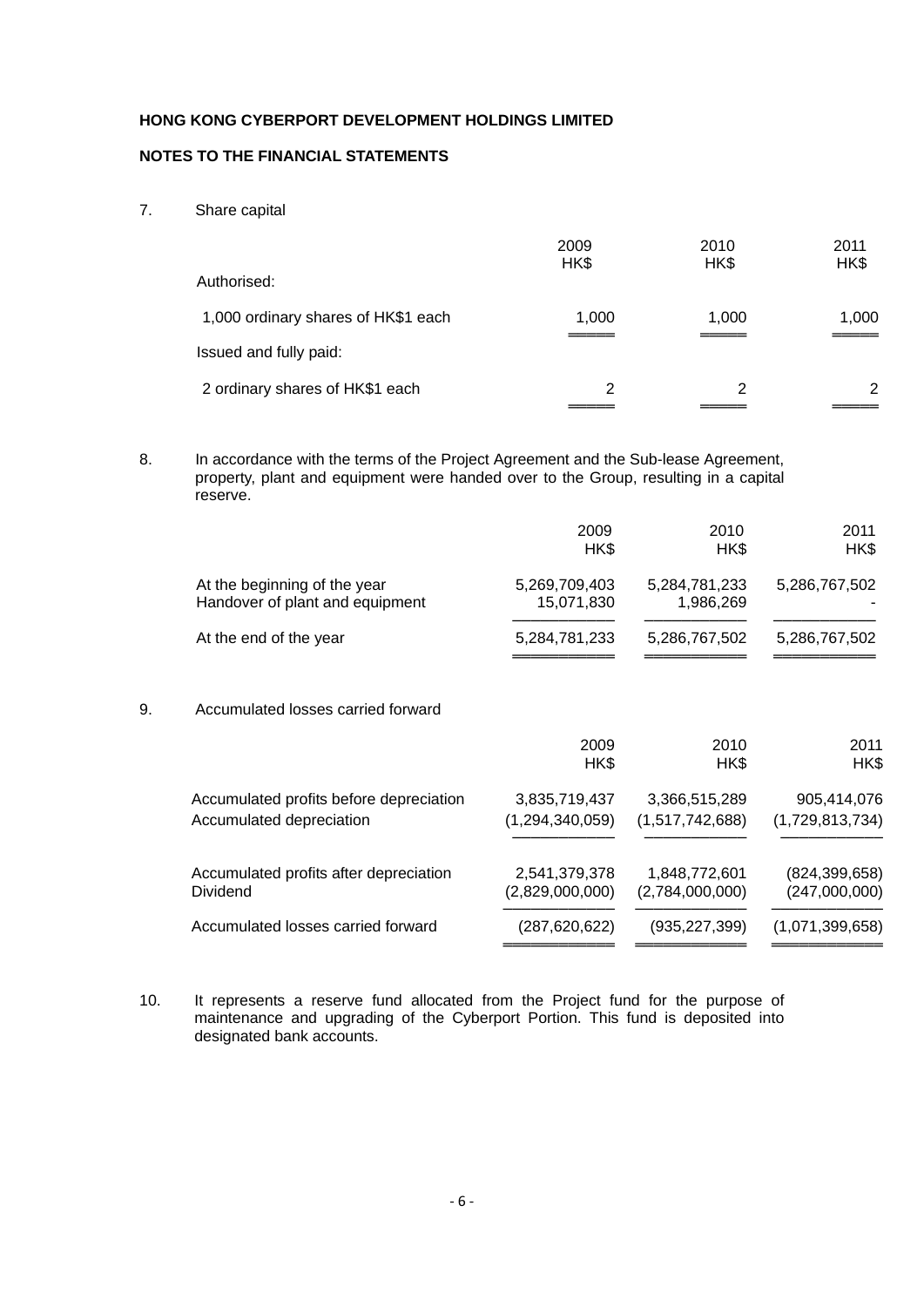### **NOTES TO THE FINANCIAL STATEMENTS**

#### 11. Deferred income

Government grants and sponsorships are recognized when there is a reasonable assurance that the group will comply with the conditions attaching with it and that the grant will be received. Government grants and sponsorships relating to income are deferred and recognized in the profit and loss account over the period necessary to match them with the costs they are intended to compensate. Government grants and sponsorships relating to the purchase of property, plant and equipment are included in non-current liabilities as deferred income and are credited to the profit and loss account on a straight-line basis over the expected lives of the related assets.

|                                     | Government<br>Grant<br>HK\$ | Sponsorship<br>HK\$ | Total<br>HK\$  |
|-------------------------------------|-----------------------------|---------------------|----------------|
| Cost                                |                             |                     |                |
| At 31 March 2008                    | 51,525,341                  | 38,868,769          | 90,394,110     |
| Additions                           | 11,354,775                  | 3,259,910           | 14,614,685     |
| Refund                              | (33, 137)                   |                     | (33, 137)      |
| At 31 March 2009                    | 62,846,979                  | 42,128,679          | 104,975,658    |
| Additions                           | 19,023,533                  | 3,305,195           | 22,328,728     |
| Written-off of projects completed   | (28,026,060)                | (41, 546, 089)      | (69, 572, 149) |
| Refund                              | (299, 714)                  |                     | (299, 714)     |
| At 31 March 2010                    | 53,544,738                  | 3,887,785           | 57,432,523     |
| Additions                           | 8,844,012                   | 3,445,751           | 12,289,763     |
| Written-off of projects completed   | (5,400,832)                 | (2,709,852)         | (8, 110, 684)  |
| Refund                              | (2,718,568)                 |                     | (2,718,568)    |
| At 31 March 2011                    | 54,269,350                  | 4,623,684           | 58,893,034     |
|                                     |                             |                     |                |
| <b>Accumulated amortisation</b>     |                             |                     |                |
| At 31 March 2008                    | (40, 435, 633)              | (38, 507, 865)      | (78, 943, 498) |
| Credited to profit and loss account | (14, 175, 597)              | (3,598,593)         | (17, 774, 190) |
| At 31 March 2009                    | (54, 611, 230)              | (42, 106, 458)      | (96, 717, 688) |
| Credited to profit and loss account | (9,574,829)                 | (2,834,935)         | (12, 409, 764) |
| Written-off of projects completed   | 28,026,060                  | 41,546,089          | 69,572,149     |
| At 31 March 2010                    | (36, 159, 999)              | (3,395,304)         | (39, 555, 303) |
| Credited to profit and loss account | (12, 287, 615)              | (3,463,716)         | (15, 751, 331) |
| Written-off of projects completed   | 5,400,832                   | 2,709,852           | 8,110,684      |
| At 31 March 2011                    | (43,046,782)                | (4, 149, 168)       | (47, 195, 950) |
| <b>Carrying amount</b>              |                             |                     |                |
| At 31 March 2009                    | 8,235,749                   | 22,221              | 8,257,970      |
| At 31 March 2010                    | 17,384,739                  | 492,481             | 17,877,220     |
| At 31 March 2011                    | 11,222,568                  | 474,516             | 11,697,084     |
|                                     |                             |                     |                |